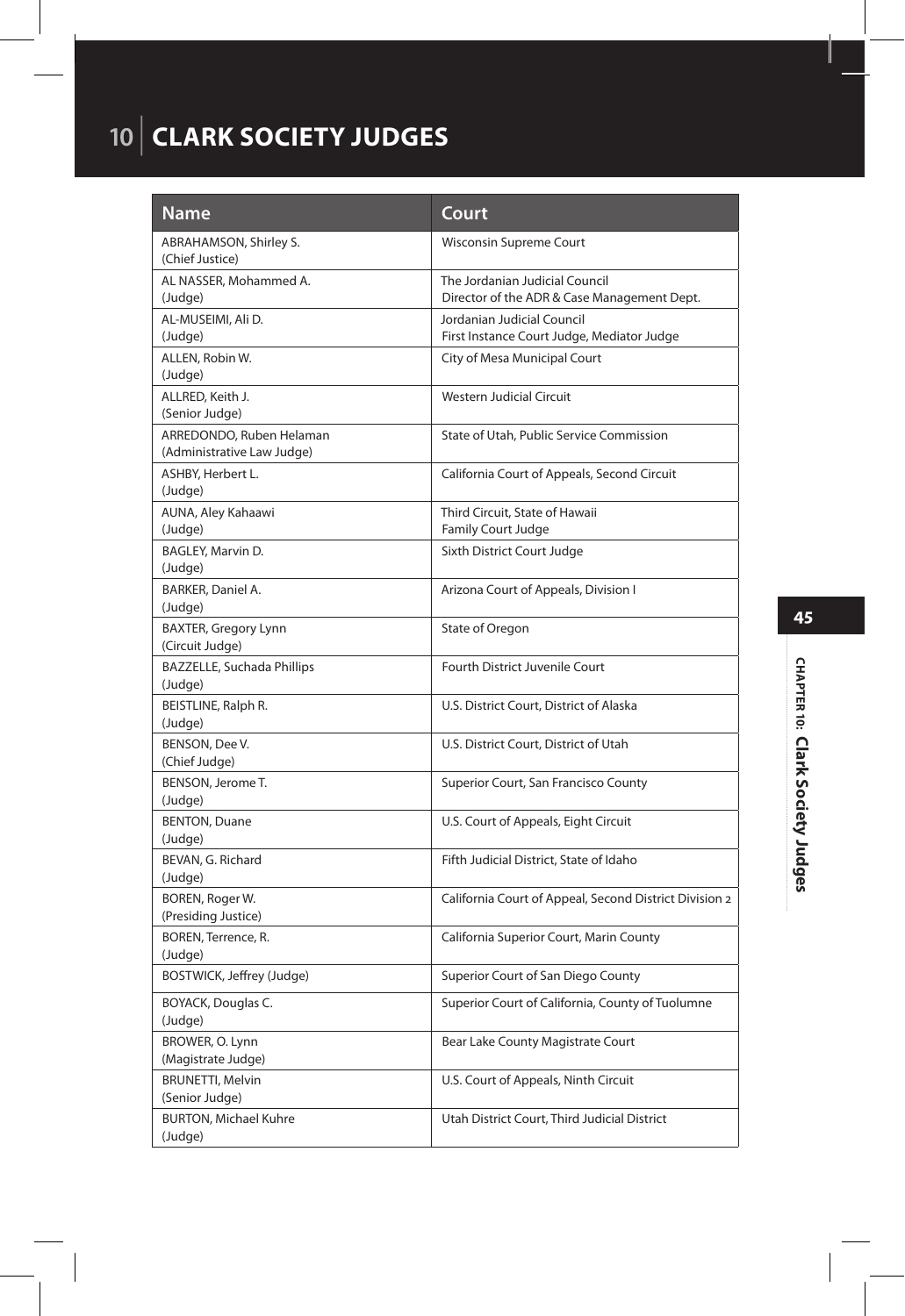| BYBEE, Jay S.<br>(Judge)                                         | US Court of Appeals, Ninth Circuit                         |
|------------------------------------------------------------------|------------------------------------------------------------|
| CAMPBELL, David G.<br>(Judge)                                    | US District Court, District of Arizona                     |
| CASTLETON, Lowell D.<br>(Senior Judge)                           | Idaho Supreme Court, Director of Judicial Education        |
| CLARK, Thomas<br>(Magistrate Judge)                              | Idaho State Judicary                                       |
| COLE, Tom C.<br>(Judge)                                          | Yuma County Superior Court                                 |
| COPE, Mark Ashton<br>(Judge)                                     | Riverside Superior Court                                   |
| CORTEZ, Rodney A.<br>(Judge)                                     | Superior Court of California, County of San<br>Bernadino   |
| CORY, Kenneth C.<br>(Judge)                                      | <b>Eight Judicial District Court</b>                       |
| CROWLEY, Robert L.<br>(Judge)                                    | Jefferson County Magistrate Court                          |
| <b>CRUSE, Fredrich James</b><br>(Municipal Judge)                | Hannibal, MO Municipal Division, Judicial Circuit 10       |
| DAHL, Stephen J.<br>(Justice of the Peace)                       | North Las Vegas Justice Court                              |
| DAME, Paul E.<br>(Judge)                                         | Washington County Justice Court, Utah                      |
| DAVIS, Lynn W.<br>(Judge)                                        | Utah District Court, Fourth Judicial District              |
| DAWSON, Glen R.<br>(Judge)                                       | Utah District Court, Second Judicial District              |
| DEMETRAS, Stephen G.<br>(Judge)                                  | <b>Superior Court of California</b>                        |
| DOUGLAS, E. Vernon<br>(Chief Judge)                              | Florida Circuit Court, Third Judicial Circuit              |
| DUNN, Stephen S.<br>(Judge)                                      | State of Idaho, Sixth Judicial District                    |
| DURHAM, Christine<br>(Chief Justice)                             | Utah Supreme Court                                         |
| EARL, Allan R.<br>(Judge)                                        | Nevada Eighth Judicial District                            |
| ELLSWORTH, John E.<br>(Assistant Chief Industrial Appeals Judge) | Washington State, Board of Industrial Insurance<br>Appeals |
| EVANS, David L.<br>(Judge)                                       | Magistrate Court of Oneida County, State of Idaho          |
| EVANS, Michael H.<br>(Judge)                                     | <b>Cowlitz County District Court</b>                       |
| EYRE, Joshua D.<br>(Judge)                                       | U.S. District Court for the District of Utah               |
| FELLER, S. Frederick<br>(Review/Mediation Judge)                 | Washington State, Board of Industrial Insurance<br>Appeals |
| FERNSTORM, Justin<br>(Administrative Law Judge)                  | AZ Department of Economic Security                         |
| FLEETWOOD, James R.<br>(Judge)                                   | Kansas Eighteenth Judicial District, Sedgwick<br>County    |

 $\overline{\phantom{a}}$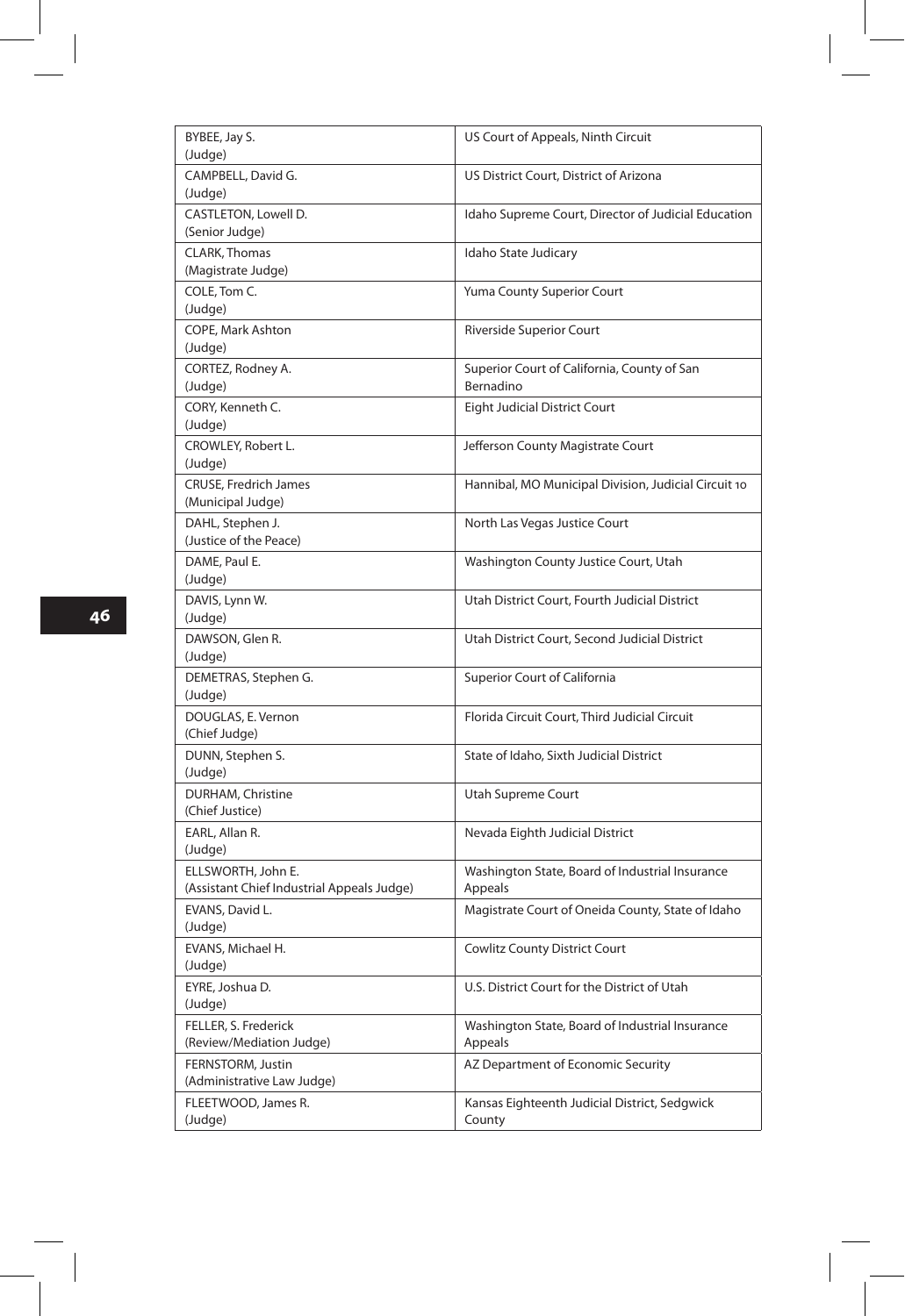| FONG, Leslie K. W. C.<br>(U.S. Administrative Law Judge) | Social Security Administration                                                     |
|----------------------------------------------------------|------------------------------------------------------------------------------------|
| FONG, Thomas Y.K.<br>(Asst. Chief Judge)                 | US Immigration Court, Central District of California                               |
| FOUTZ, Grant L.<br>(Judge)                               | <b>Eleventh Judicial District Court</b>                                            |
| GEORGE, Lloyd D.<br>(Senior Judge)                       | U.S. District Court, District of Nevada                                            |
| GIBBS, Gary S.<br>(Administrative Law Judge)             | State of Utah, Dept of Workforce Services                                          |
| GODBOLD, John C.<br>(Senior Judge)                       | U.S. Court of Appeals, Eleventh Circuit                                            |
| GRAHAM, Kimberly<br>(Administrative Law Judge)           | Office of Administrative Hearings, California                                      |
| GREENE, J. Thomas                                        | U.S. District Court, District of Utah                                              |
| (Senior Judge)<br>GREENWOOD, Pamela                      | Utah Court of Appeals                                                              |
| (Judge)<br>GRIFFITH, Thomas B.                           | U.S. Court of Appeals, DC Circuit                                                  |
| (Judge)<br>HADFIELD, Ben H.                              | Utah First Judicial District                                                       |
| (Presiding Judge)<br>HADLEY, Scott M.<br>(Judge)         | Second District Court, State of Utah                                               |
| HAMBY, William G.<br>(Chief Judge)                       | State of North Carolina, Cabarrus County - District<br>19A                         |
| HANSEN, H. Ted<br>(Judge)                                | California Superior Court, Sutter County                                           |
| HANSEN, Kelly L.<br>(Judge)                              | Superior Court of California                                                       |
| HANSEN, Scott Hillam<br>(Judge)                          | Bingham County Magistrate Court, Idaho                                             |
| HANSON, Michael D.<br>(Administrative Law Judge)         | California Unemployment Appeals Board                                              |
| HARDING, Don L.<br>(Judge)                               | Sixth Judicial District Court of Idaho                                             |
| HARDY, Charles L.<br>(Senior Judge)                      | <b>Federal Courthouse</b>                                                          |
| HARDY, David A.<br>(Judge)                               | Second Judicial District Court, State of Nevada<br><b>Washoe County</b>            |
| HART, Ronald M.<br>(Judge)                               | Sixth Judicial District Court of Idaho, Caribou County                             |
| HAWS, Curt A.<br>(Judge)                                 | Circuit Court of the Ninth Judicial District, State of<br>Wyoming, Sublette County |
| <b>HEATON, Fred Kirk</b><br>(Judge)                      | Justice Court, Kane County, Utah                                                   |
| HODSON, Jerry B.<br>(Judge)                              | Multnomah County Circuit Court, State of Oregon                                    |
| HOLT, R. Douglas<br>(Presiding Judge)                    | Arizona Superior Court, Graham County                                              |
| HOSKIN, Charles J.<br>(Judge)                            | Family Court, Eigth Judicial District Court of Nevada                              |
|                                                          |                                                                                    |

I

I

# CHAPTER 10: Clark Society Judges **CHAPTER 10: Clark Society Judges**

ŧ

 $\overline{\phantom{a}}$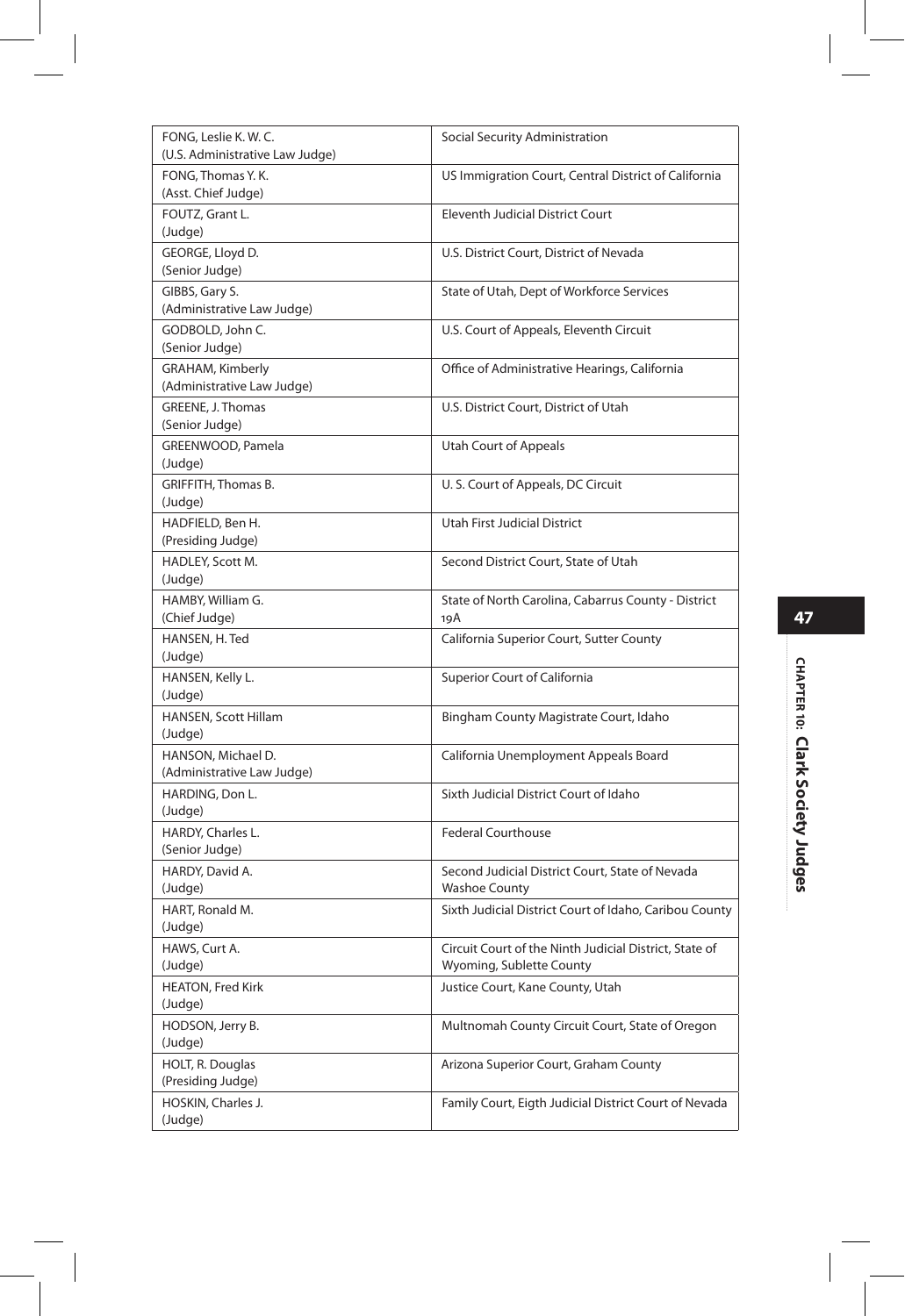| HOWARD, Fred D.                     | Utah Fourth Judicial District                     |
|-------------------------------------|---------------------------------------------------|
| (Judge)                             |                                                   |
| HUNN, Eric S.<br>(Magistrate Judge) | Sixth Judicial District of Idaho, Franklin County |
|                                     |                                                   |
| HUNT, Roger L.<br>(Chief Judge)     | U.S. District Court, District of Nevada           |
| JAMES, Dena                         | Nevada Department of Taxation                     |
| (Administrative Law Judge)          |                                                   |
| JEFFERIES, Scott M.                 | Executive Office for Immigration Review           |
| (Judge)                             |                                                   |
| JOHANSEN, Scott N.                  | Utah Juvenile Court, Seventh Judicial District    |
| (Judge)                             |                                                   |
| JONES, David M.                     | <b>United States Marine Corps</b>                 |
| (Military Criminal Law Judge)       |                                                   |
| JORDAN, Kent A.                     | US Court of Appeals, Third Circuit                |
| (Judge)                             |                                                   |
| KAY, Thomas L.                      | <b>Utah Second District Court</b>                 |
| (Judge)                             |                                                   |
| KERSHAW, Thomas D.                  | Fifth District Court, Twin Falls County, Idaho    |
| (Magistrate Judge)                  |                                                   |
| KIMBALL, Dale A.                    | U.S. District Court, District of Utah             |
| (Judge)                             |                                                   |
| KRATZ, Grant L.                     | <b>USAF Judiciary - Central Region</b>            |
| (Military Judge)                    |                                                   |
| LARSEN, Christopher                 | SSA Office of Disability Adjudication and Review, |
| (Administrative Law Judge)          | California                                        |
| LAYCOCK, Claudia                    | Utah Fourth Judicial District                     |
| (Judge)                             |                                                   |
| LEE. Thomas Rex                     | Utah Supreme Court Judge                          |
| (Justice)                           |                                                   |
| LEE, Wallace A.                     | Utah Sixth District Court                         |
| (Judge)                             |                                                   |
| LINDBERG, Denise Posse-Blanco       | Utah Third Judicial District                      |
| (Judge)                             |                                                   |
| LINDSAY, Kay A.                     | Utah Juvenile Court, Fourth Judicial District     |
| (Judge)                             |                                                   |
| LOCKWOOD, Andrea W.                 | Ogden City Justice Court                          |
| (Judge)                             |                                                   |
| LONDON, Brett G.                    | Superior Court of Orange County                   |
| (Judge)<br>LOW. Thomas L.           |                                                   |
| (Judge)                             | Utah Fourth District Court                        |
| LUDLOW, Eric A.                     | Utah Fifth Judicial District                      |
| (Judge)                             |                                                   |
| LUKE, Colin W.                      | Teton County Magistrate Court                     |
| (Judge)                             |                                                   |
| LYON, Michael D.                    | Utah Second Judicial District                     |
| (Judge)                             |                                                   |
| MAETANI, Howard H.                  | Utah Fourth Judicial District                     |
| (Judge)                             |                                                   |
| MANGUM, J. Kenneth                  | Arizona Superior Court, Maricopa County           |
| (Judge)                             |                                                   |
|                                     |                                                   |

**48**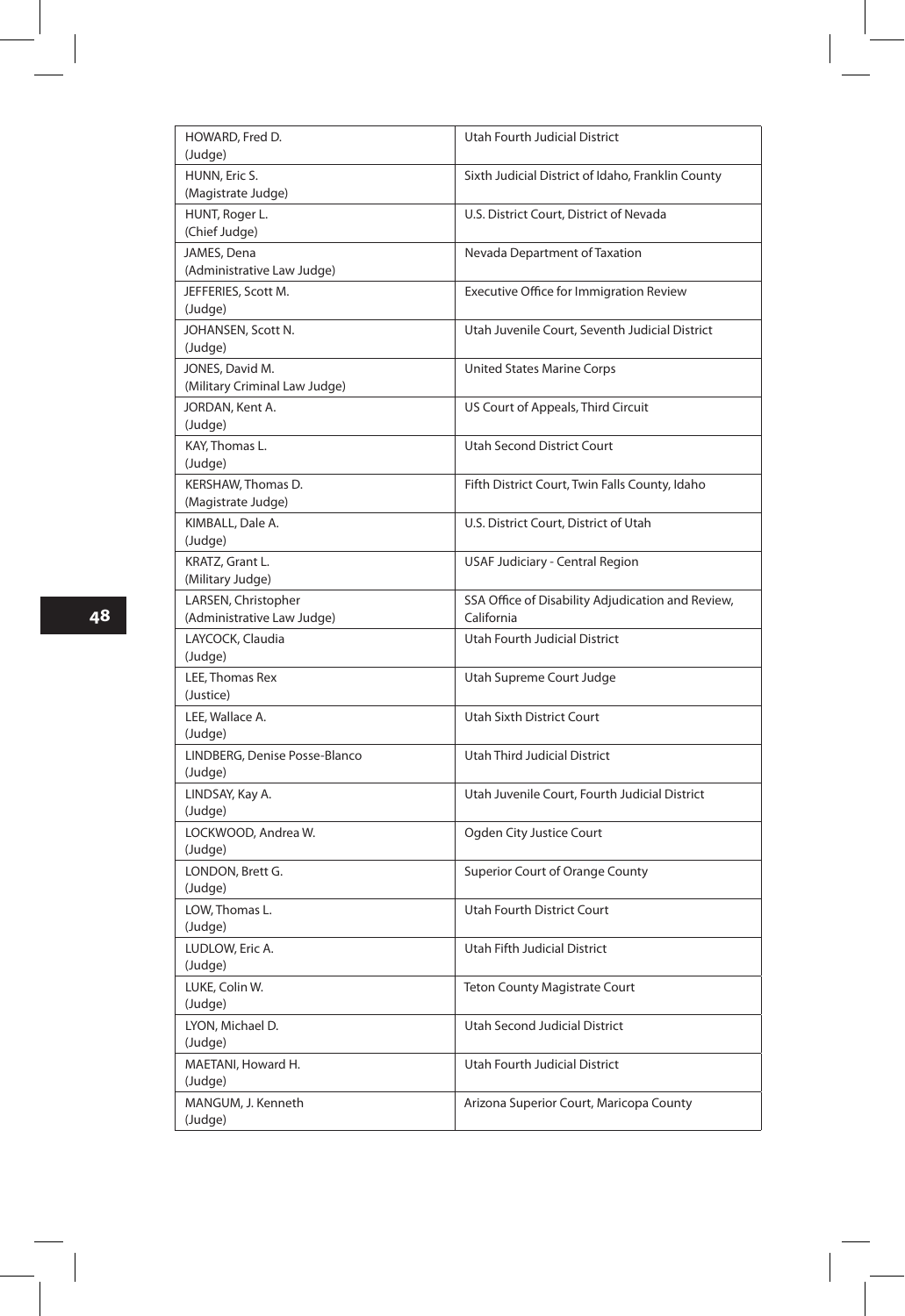| MARTIN, Gregory L.<br>(Administrative Law Judge)              | <b>California Department of Social Services</b>                         |
|---------------------------------------------------------------|-------------------------------------------------------------------------|
| MAYFIELD, Alan<br>(Judge)                                     | <b>State of Texas</b>                                                   |
| MCCLEVE, Sheila Kenice<br>(Judge)                             | <b>Utah Third District Court</b>                                        |
| MCDADE, Darold J.<br>(Judge)                                  | <b>Utah Fourth District Court</b>                                       |
| MCKAY, Monroe G.<br>(Senior Circuit Judge)                    | United States Court of Appeals, Tenth Circuit                           |
| MCVEY, S. David<br>(Judge)                                    | Utah Fourth District Court                                              |
| <b>MEERDINK, Carey Harrison</b><br>(Administrative Law Judge) | Oregon Office of Administrative Hearings                                |
| MILLER, Douglas P.<br>(Associate Justice)                     | California Court of Appeals                                             |
| MINGLEDORFF, Currie M.<br>(Judge)                             | Superior Courts, Piedmont Judicial Circuit                              |
| MOELLER, Gregory W.<br>(District Judge)                       | State of Idaho, 7th Judicial District                                   |
| MORETON, Edward B.<br>(Judge)                                 | Los Angeles Superior Court                                              |
| MORRIS, John R.<br>(Judge)                                    | Utah Second District Court, Davis County                                |
| MORTENSEN, David N.<br>(Judge)                                | <b>Utah Fourth District Court</b>                                       |
| MOSMAN, Michael W.<br>(Judge)                                 | US District Court, District of Oregon                                   |
| MURRAY, Bryan Kenneth<br>(Judge)                              | Idaho Sixth Judicial District<br><b>Bannock County Magistrate Court</b> |
| NEWTON, Christopher A.<br>(Judge)                             | Vigo Superior Court, Division Six, Vigo County,<br>Indiana              |
| NUFFER, David<br>(Magistrate Judge)                           | US District Court, District of Utah                                     |
| NYE, David Charles<br>(Judge)                                 | <b>Idaho Sixth Judicial District</b>                                    |
| OLSEN, Randy<br>(Judge)                                       | Rabinowitz Courthouse                                                   |
| ORMSBY, Peter E.<br>(Magistrate Judge)                        | U.S. District Court for the Southern District of Texas                  |
| PALMER, David Jesse<br>(Judge)                                | Maricopa County Superior Court, Arizona                                 |
| PARKE, Lana Hill<br>(Chief Administrative Law Judge)          | United States Government SSA/OHA                                        |
| PAYNE, A. Lynn<br>(District Court Judge)                      | State of Utah                                                           |
| PEARSON, Allan Robert<br>(Administrative Law Judge)           | Washington State Board of Industrial Insurance<br>Appeals               |
| PENNEY, Jeffrey S.<br>(Judge)                                 | Placer County Superior Court, California                                |
| PETERSON, David L.<br>(Presiding Judge)                       | Oklahoma District Court                                                 |

I

#### **49**

I I

# CHAPTER 10: Clark Society Judges **CHAPTER 10: Clark Society Judges**

ŧ

 $\overline{\phantom{a}}$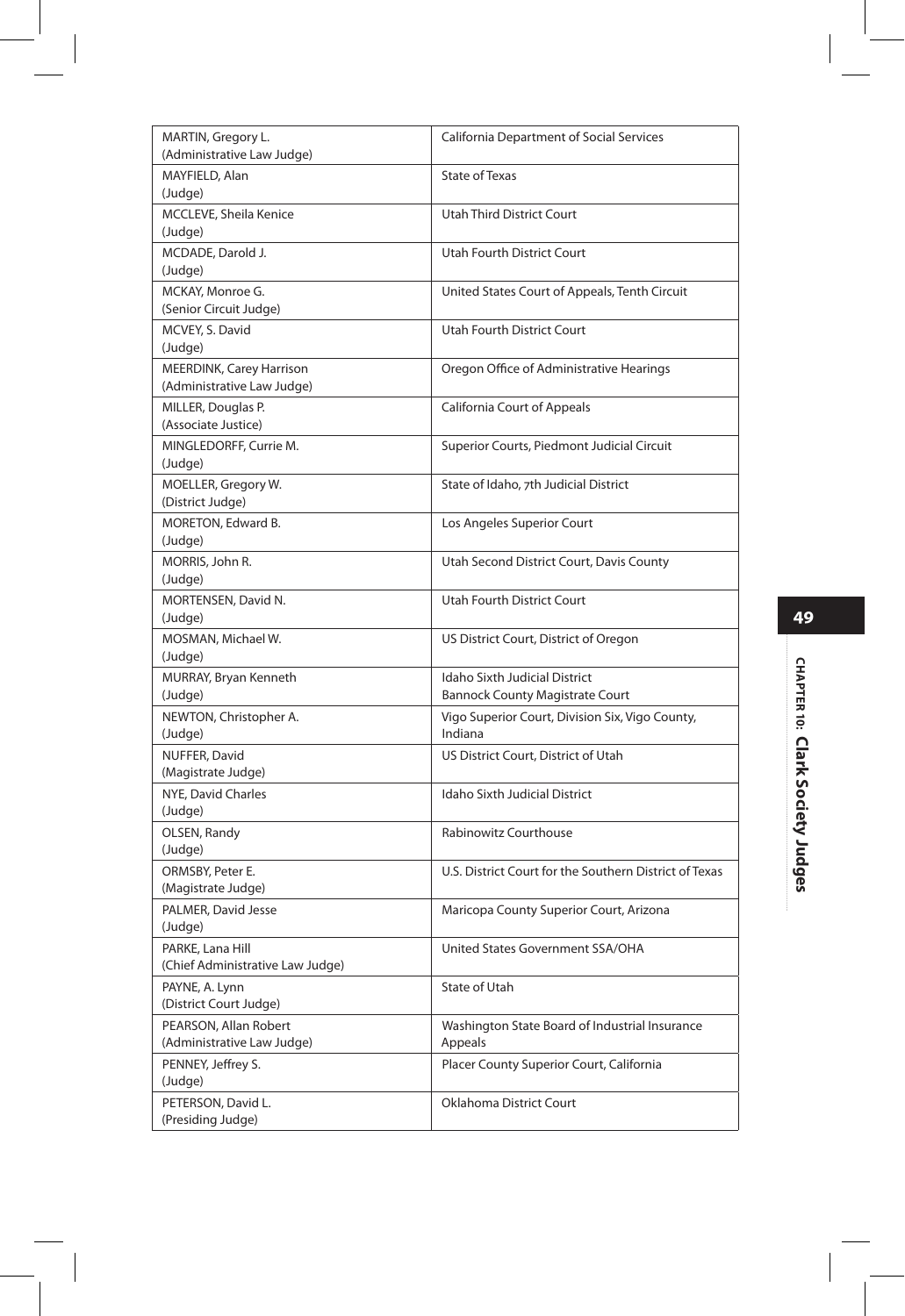| PETERSON, Eric Wayne<br>(Judge)                            | Provincial Court of Alberta                           |
|------------------------------------------------------------|-------------------------------------------------------|
| PHILLIPS, Spencer D.<br>(Administrative Law Judge)         | New York State Division of Human Rights               |
| PINCOCK, Garth S.<br>(Magistrate Judge)                    | <b>Idaho Sixth Judicial District</b>                  |
| PLEWE, Todd Jay<br>(Judge)                                 | Montezuma County Court, Colorado                      |
| POTTER, William S.<br>(Judge)                              | Eighth Judicial District Court                        |
| <b>POWELL, James Matthew</b><br>(Administrative Law Judge) | Arizona Industrial Commission                         |
| PRATT, J. Burdette<br>(Presiding Judge)                    | Oregon District Court, Malheur County Court           |
| PULLAN, Derek P.<br>(Judge)                                | Utah Fourth District Court                            |
| PURDON-SULLY, Susan F.<br>(Federal Magistrate)             | Federal Magistrates Court of Australia                |
| PURSLEY, Charles Robert<br>(Judge Pro Tem)                 | Arizona Juvenile Court Judge                          |
| QUINN, Anthony B.<br>(Judge)                               | Utah Third Judicial District                          |
| QUINN, Drew B.<br>(Administrative Law Judge)               | State of Utah, Department of Health                   |
| RADER, Randall R.<br>(Judge)                               | U.S. Court of Appeals, Federal Circuit                |
| ROGERS, Robert K.<br>(Administrative Law Judge)            | US International Trade Commission                     |
| ROMNEY, Vernon F.<br>(Judge)                               | Provo City Justice Court                              |
| ROPER, Glade F.<br>(Judge)                                 | California Municipal Court, Tulare County             |
| ROTH, Stephen L.<br>(Judge)                                | <b>Utah Third Judicial District</b>                   |
| SAINSBURY, Sterling B.<br>(Judge)                          | Utah Juvenile Court, Fourth District                  |
| SAM, David<br>(Senior Judge)                               | United States District Court for the District of Utah |
| SANDBERG, John Ladell<br>(Judge)                           | Utah Justice Court, Second Judicial District          |
| SAVAGE, Ralph L.<br>(Magistrate Judge)                     | <b>Idaho State Court</b>                              |
| SAY, Richard Avery<br>(Administrative Law Judge)           | Social Security Administration, Oregon                |
| SCALIA, Antonin<br>(Justice)                               | Supreme Court of the United States                    |
| SCHROEDER, Mary M.<br>(Chief Judge)                        | U.S. Court of Appeals, Ninth Circuit                  |
| SCHULZKE, Ernest F.<br>(Administrative Law Judge)          | California Unemployment Insurance Appeals Board       |
| SHANKLIN, Dennis L.<br>(Judge)                             | Superior court of Los Angeles                         |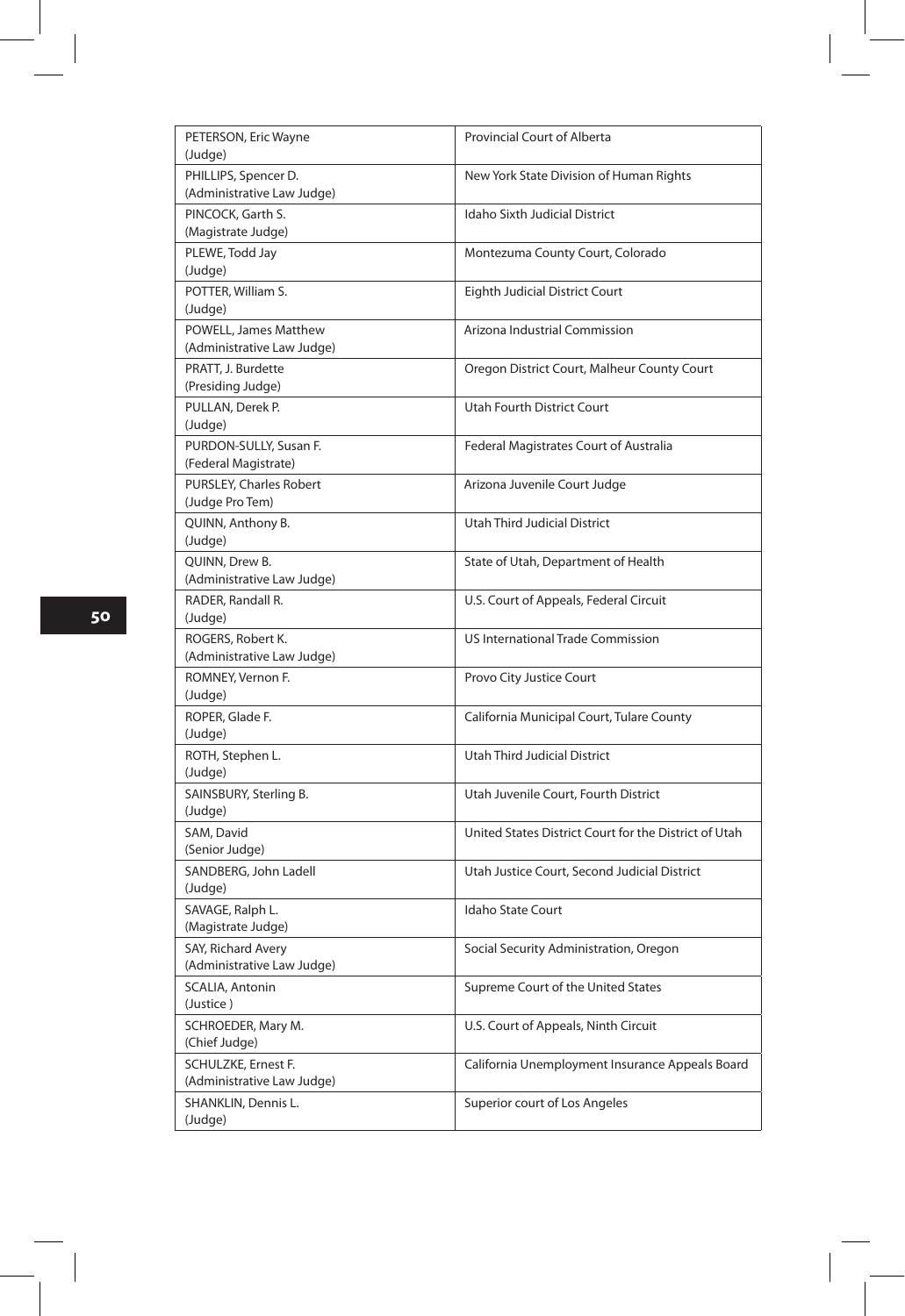| SHINDURLING, Jon J.<br>(Judge)         | Idaho Seventh Judicial District                   |
|----------------------------------------|---------------------------------------------------|
| SKANCHY, Randall N.<br>(Judge)         | <b>Utah Third Judicial District</b>               |
| SMITH, Clay M.<br>(Judge)              | <b>Orange County Superior Court</b>               |
| SMITH, Douglas Edward<br>(Judge)       | Eighth Judicial District Court, Department 8      |
| SMITH, Milan D. Jr.<br>(Judge)         | United States Court of Appeals, Ninth Circuit     |
| SMITH, N. Randy<br>(Judge)             | United States Circuit, Ninth District             |
| SNOW, Grant Murray<br>(Judge)          | Arizona Court of Appeals, Division 1              |
| STANDAGE, Rebecca<br>(City Magistrate) | Mesa City Court, Arizona                          |
| STONEY, Keith L.<br>(Judge)            | West Valley City Municipal Court                  |
| STOTT, Gary D.<br>(Judge)              | Utah Fourth Judicial District                     |
| TARAWNEH, Asem A.<br>(Judge)           | Jordanian Judicial Council                        |
| THOMPSON, Peter A.<br>(Judge)          | Maricopa County Superior Court                    |
| THOMSEN, Scott E.<br>(Judge)           | Missouri Circuit Court, 32nd Judicial Circuit     |
| TINGEY, Joel E.<br>(Judge)             | <b>Idaho Seventh Judicial District</b>            |
| VAN DYKE, Stephen A.<br>(Judge)        | Utah Juvenile Court, Second Judicial District     |
| VOROS, J. Frederic<br>(Judge)          | Utah Court of Appeals                             |
| WAKE, Neil V.<br>(Judge)               | United States District Court, District of Arizona |
| WALKER, Keith M.<br>(Magistrate Judge) | Fremont County Magistrate Court                   |
| WALLACE, J. Clifford<br>(Senior Judge) | U.S. Court of Appeals, Ninth Circuit              |
| WALTON, John J.<br>(Judge)             | Utah Fifth Judicial District Court, Iron County   |
| WARNER, Paul M.<br>(Magistrate Judge)  | U.S. District Court, District of Utah             |
| WEBSTER, Stephen C.<br>(Judge)         | North Las Vegas Municipal Court                   |
| WESTFALL, G. Michael<br>(Judge)        | Utah Fifth Judicial District                      |
| WHITE, Boyd B.<br>(Magistrate Judge)   | <b>Bannock County Courthouse</b>                  |
| WILKINS, Michael J.<br>(Justice)       | Utah Supreme Court                                |
| WILKINSON, Randell L.<br>(Judge)       | California Superior Court, Orange County          |
|                                        |                                                   |

### **51**

I

# CHAPTER 10: Clark Society Judges **CHAPTER 10: Clark Society Judges**

ŧ